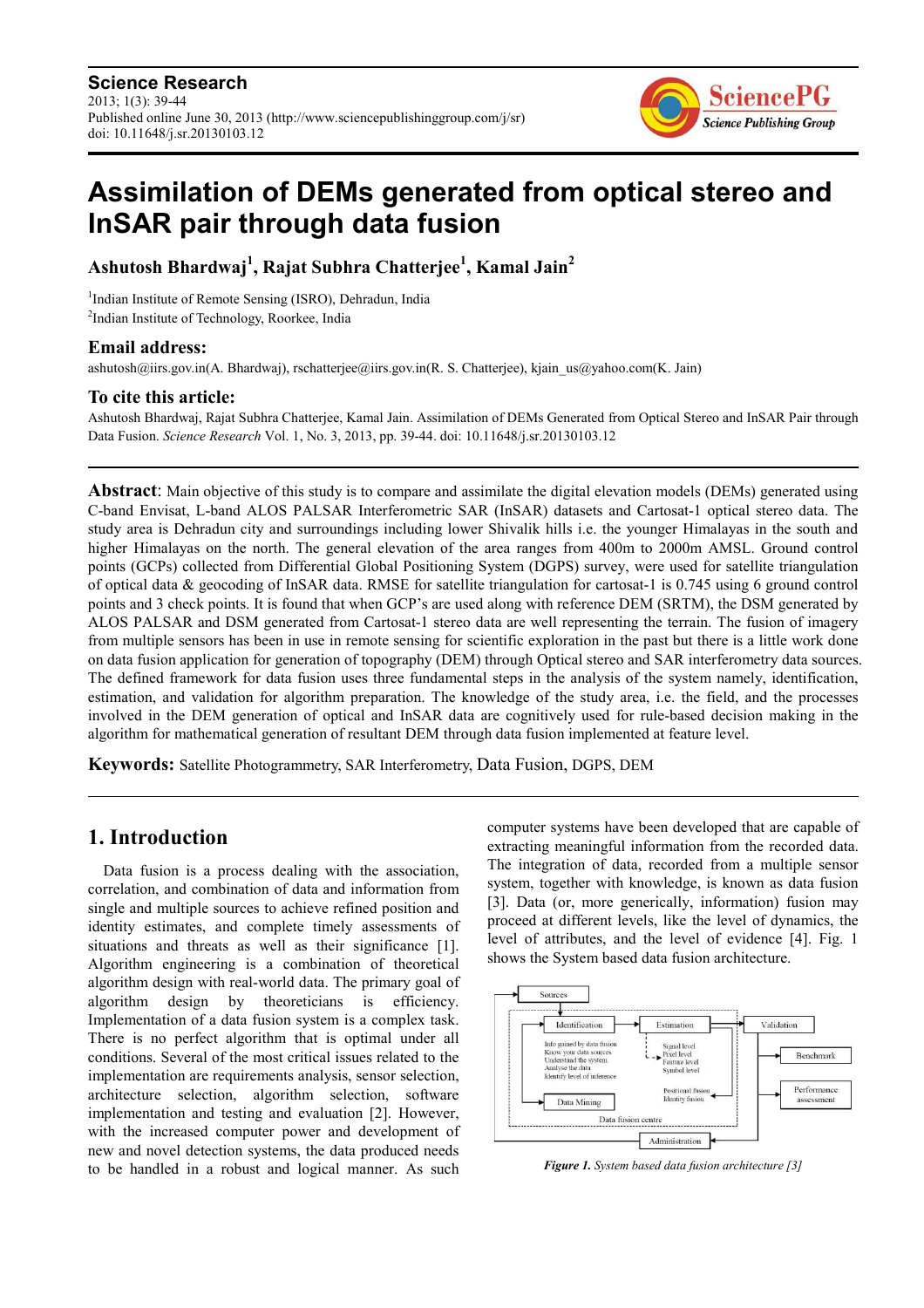Today data is easily available from High Resolution (HR) to Very High Resolution (VHR) optical and microwave sensors to suffice data for mapping and modelling applications. The issue of generation of a good DSM and DEM are critical to the representation of surface as well as topography for different applications. The elevation (ground or surface) is mathematically derived through various approaches such as through the traditional use of surveying equipments (e.g. traverses using theodolite or levels), aerial/satellite photogrammetry, LiDAR, or SAR interferometry (InSAR/IfSAR) [5]. Digital terrain models and orthoimages were generated for planetary missions, such as to represent the topography of Mars and Moon using, Mars Express (MEX) High-Resolution Stereo Camera (HRSC) [6] and Chandrayaan-1 using, Terrain Mapping Camera (TMC) [7] respectively besides laser altimeters (MOLA/LOLA). Attempts are being made by investigators for generating DEMs using fusion. DEM is generated for a part of Antarctica by fusing multi-temporal, multi-sensor and multi-source elevation data to address the ice elevation change to infer the ice mass balance [8].

Primarily, the HR optical payloads have been IKONOS, Cartosat-1/2/2A/2B, QuickBird, Worldview-1/2, Geoeye-1/2, Pléiades-HR 1A/1B. Grodecki and Dial, has shown through their various studies the utility of RPCs [9]. Many studies on Cartosat-1 data have shown the good accuracy and utility of cartosat-1 stereo data for mapping [10] [11] [12] and fusion. To generate error free DEM from Cartosat-1 stereo imagery in high mountainous regions there is a requirement of post processing techniques like fill-gap solutions, filtering process or manual editing. Stereo triplet from Cartosat-1 was used to generate DEM for mountainous topography. This DEM shows better reconstruction of elevation model even at occluded region when compared with simple stereo pair based DEM. Planimetric and height accuracy (RMSE) of nearly 3 m were obtained and qualitative analysis shows reduction of outliers at occluded region [13].

Microwave remote sensing is able to overcome the two main limitations or requirements of optical data i.e. its dependency on sun illumination and day time operation and so gaining importance particularly for disaster management. SRTM, Radarsat-1/2, ERS-1/2, TerraSAR-X, TanDEM-X, ALOS-PALSAR, COSMO Skymed-1/2/3/4 has proven the SAR applications for various applications including DEM generation. Interferometric SAR is a technique to derive 3D or elevation information of terrain using the phase information implicit in the return signals. It utilizes the phase difference between corresponding pixels of two SAR images of the same area but acquired from two different locations in the orbit(s). The resulting interferogram is a contour map of the change in distance between the ground and the radar instrument. Some of the factors which limits the interferometric measurements are surface preservation, decorrelations, phase ambiguity, platform limitations calling for a precise navigation system, Cycle-slicing limit, and others [14]. In SAR, Interferometric pair can be achieved by: a) single or simultaneous pass interferometry, or b) Repeat or dual pass interferometry. The selection parameters for InSAR include: view angle (ascending and descending pass), spatial or geometrical baseline, temporal baseline, time of acquisition, meteorological conditions, coherence. Two waves with a constant phase difference over a period of time are called coherent waves. The measured backscatter will depend on imaging geometry, reflectivity (i.e. dielectric constant) and surface roughness. In microwave remote sensing, mainly the Fraunhoffer criterion is used to define a surface smoothness besides the Rayleigh's criteria. The undulations should be less than  $h < (\lambda/32\cos\theta)$ , where  $\theta$ is the incidence angle so that a surface can be called as smooth. A surface like, road, calm water, dry soil will have dominating coherent scattering phenomenon depending on the incident wavelength. A rough surface will result in noncoherent behaviour. Repeat pass-interferometry cannot be used for water features as water decorrelates very fast. As a general rule it can be assumed that the coherence decreases with increasing master-slave acquisition time distance [15]. Gorokhovich et al. has shown in their results that absolute average vertical errors from CGIAR dataset can range from 7.58 $\pm$ 0.60 m to 4.07 $\pm$ 0.47 m (mean $\pm$ S.E.M.), which is significantly better than a standard SRTM accuracy value (i.e. 16 m) [16]. Studies have shown that the vertical accuracy of an ASTER DEM approaches 25 m, but this can improve to 9–11m in areas with less vegetation cover [17]. The horizontal and vertical errors usually cannot be separated: incorrect elevation could appear at the correct location, or the error may be due to a correct elevation in the wrong location [18]. This emphasizes on the significance of correct geocoding using the ground control points (GCPs) [19]. The potential of fusing several DEMs generated using different sensors (SPOT-5 optical stereo images, radarsat-2 stereo images, COSMO-SkyMed InSAR image pairs) and methods to provide a gapless DEM with improved overall accuracy is shown for Hengduan mountain, China [20].

The aim of the presented research work is to model and evaluate the automatically generated digital elevation model (DEM) through multisensory data fusion system.

## **2. Study Area**

The study area comprises of Dehradun and its surrounding areas in Uttarakhand. Fig. 2, depicts the undulating nature of the study area. The area predominantly comprises of hills and valleys. In the south, it has agricultural plain area and has a large forest cover with lot of seasonal streams. The general elevation of the area ranges from 400m to 2000m AMSL.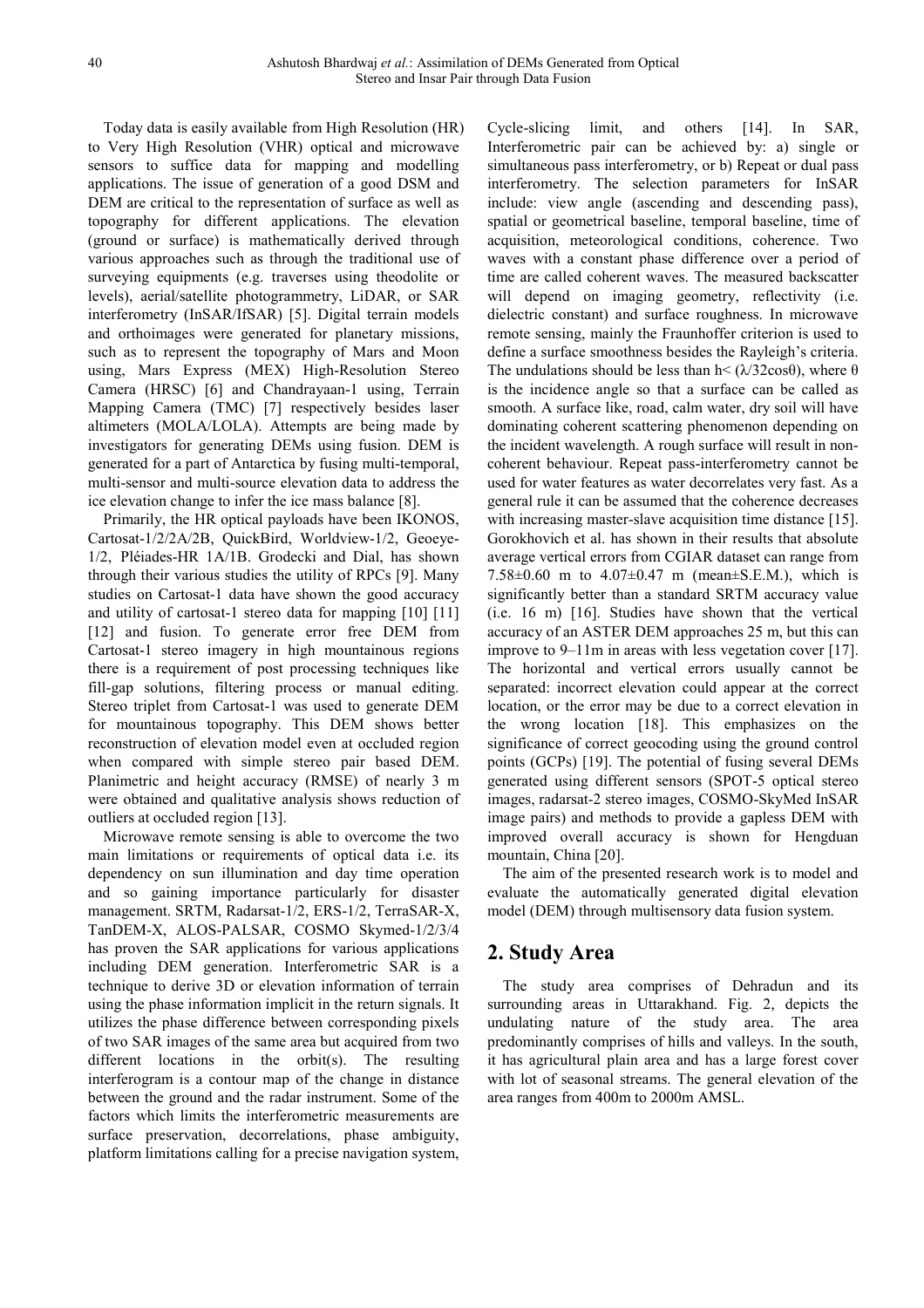

*Figure 2. Dehradun & surroundings (Cartosat-1 aft image)* 



*Fig 3(a). Master Image* 



*Fig 3(b). Slave Image* 

## **3. Data Used**

Following datasets were used in this study:

a) Optical data: Table 1, gives the details of Cartosat-1 stereopair used here. Indian Remote Sensing Satellite Cartosat-1 is designed to cater to applications in cartography, terrain modeling, large-scale mapping, and carries two PAN sensors for stereo capability with 2.5m spatial resolution to acquire two images simultaneously, one forward looking at +26 degrees and other one is aft at - 5 degrees for near instantaneous stereo data.

*Table 1. Cartosat-1 scene details* 

|                        | <b>Cartosat-1 Scene Details</b> |
|------------------------|---------------------------------|
| Center Lat             | 30.35141408N                    |
| Center Lon             | 77.91245328E                    |
| Satellite ID           | P5                              |
| <b>Sensor</b>          | <b>PAF</b>                      |
| Path-Row               | 0526-258                        |
| Date                   | 05 FEB 2006                     |
| Orbit Number           | 4091                            |
| Number of Bands        | 1 Pan                           |
| Radiometric Resolution | 10 bits                         |

b) Microwave data: ALOS PALSAR (Phased Array type L-band Synthetic Aperture Radar) is an active microwave sensor using L-band frequency to achieve cloud-free and day-and-night land observation. The master image and slave image are shown in Fig. 3(a, b). InSAR pair summary for the scenes of Dehradun & surroundings is given below in Table 2. Envisat InSAR data (HH-Polarization) is also used for DEM generation and analysis. Since the coherence in the Envisat InSAR pair is poor, it is not discussed here further.

*Table 2. Some parameters for the ALOS PALSAR data* 

| <b>Parameters</b>  | <b>Master Image</b>                         | <b>Slave Image</b>                          |
|--------------------|---------------------------------------------|---------------------------------------------|
| Scene ID           | ALPSRP207230590                             | ALPSRP213940590                             |
| Orbit Precision    | Precision                                   | Precision                                   |
| Attitude_Precision | Standard                                    | Standard                                    |
| Sc_Center_Time     | 20091214 17:21:04.010 20100129 17:20:56.653 |                                             |
| Sc Start Time      |                                             | 20091214 17:20:59.743 20100129 17:20:52.386 |
| Sc End Time        |                                             | 20091214 17:21:08.277 20100129 17:21:00.920 |
| OffNadirAngle      | 34.3                                        | 34.3                                        |
| ProductDataSize    | 1334.1                                      | 1334.1                                      |
| <b>NoOfPixels</b>  | 9344                                        | 9344                                        |
| NoOfLines          | 18432                                       | 18432                                       |

c) SRTM data as reference DEM for InSAR pair.

d) Ground control points collected through a differential GPS (DGPS) survey.

## **4. Methodology**

The methodology for generating fused DEM by incorporating a rule-based approach utilizing the optical stereo data and InSAR pair is given in Fig. 3. The data fusion at feature level is implemented here. The optical stereo data is processed for satellite triangulation and DEM generation in LPS software. Sarscape software is used for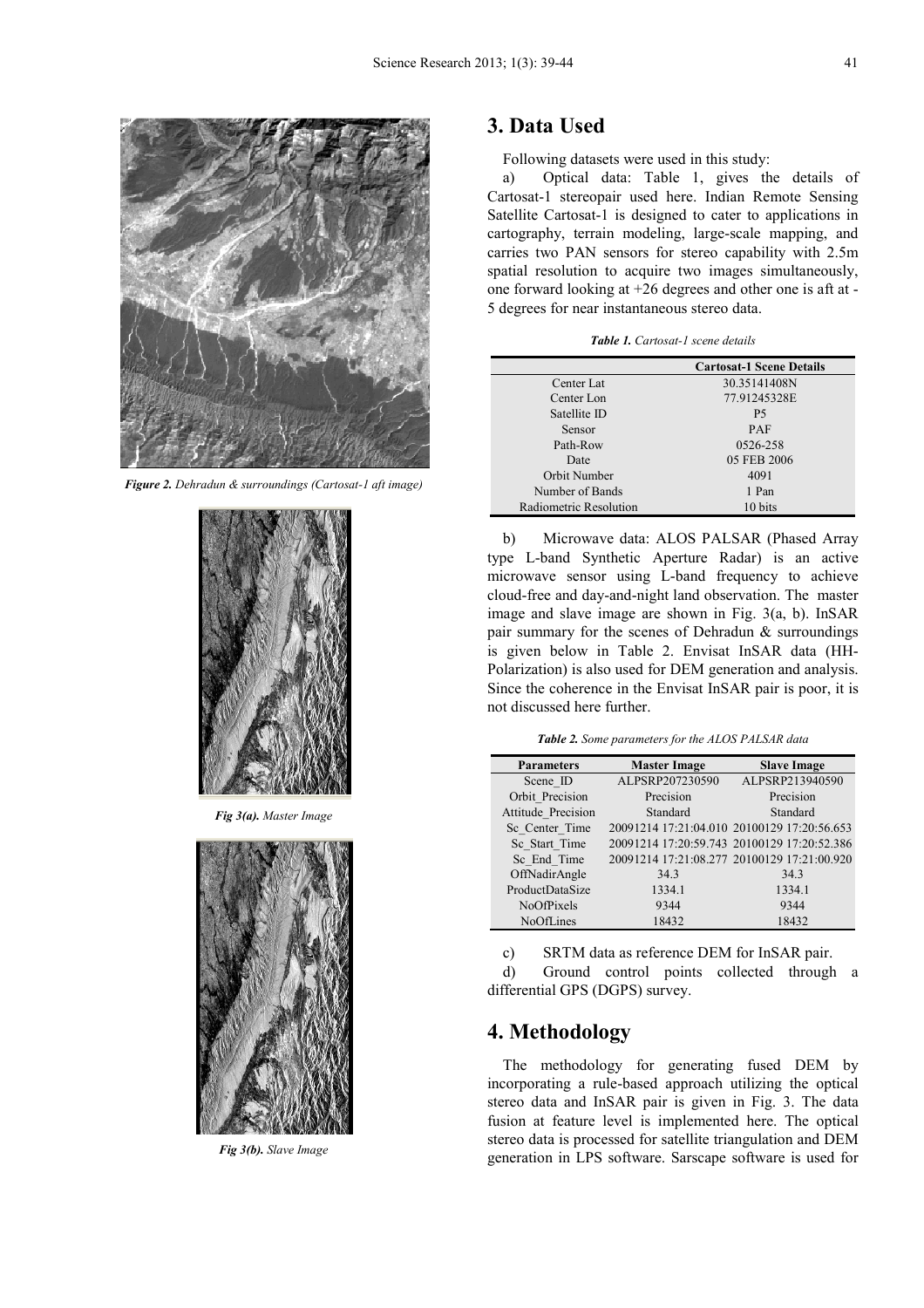generation of DEM from InSAR pairs (ALOS-PALSAR and Envisat) using ground control points (GCPs) and reference DEM (SRTM). Subsets for the common area were prepared from the ALOS PALSAR DEM and Cartosat-1 DEM at 10m resolution. The vector file was generated using the GCPs. The InSAR pair is found to have reasonable coherence, considering the topography and the vegetation cover in the study area. The forest cover is seen as bright in the ALOS-PALSAR image due to high moisture content and thus high dielectric constant as compared to neighbouring pixels. Baseline estimation was carried out to generate the baseline and orbital parameters for the InSAR pair. These are useful in assessing the feasibility and quality of InSAR processing. Both the DEMs (10m resolution) from Cartosat-1 stereo and ALOS PALSAR InSAR pair were than compared and then fused together at feature level using a model based on rule-based approach. The comparison of the resulting DEM was carried out with the individual DEMs. In the present study, it was hypothesized that the fused DEM generated using the developed model will improve the DEM.



*Figure 3. Methodology for DEM generation and analysis* 

### **5. Procedure, Analysis and Results**

The Digital Elevation Models (DEMs) were generated using InSAR processing and satellite photogrammetry for ALOS-PALSAR InSAR pair (Fig. 4) and Cartosat-1 stereo datasets (Fig. 5), respectively. DEM generated using Cartosat-1 was validated using the Hold-Out-Validation (also known as the test sample estimation) available in the LPS software. The fused DEM is shown in Fig. 6. It is seen that there is a large difference in elevation at few point's due to temporal decorrelation, as ALOS PALSAR (master/slave image) has revisit period of 46 days and small difference at points to as much as 1.03m. Master image was acquired on 14.12.2009 at 17:21:04.010" and slave image is acquired on 29.01.2010 at 17:20:56.653", attributing to the geometrical, temporal and volume scattering decorrelation. For comparison between the

DEMs a region of interest (ROI) over a part of the overlap area was generated for an area of 157.215 square km comprising 2,51,544 pixels and the difference in elevation in ALOS PALSAR DEM and Cartosat-1 DEM was calculated at each pixel within the ROI. It resulted in difference image with mean of -23.18 m and standard error of 1.12m. The large differences at places are attributed to the hilly terrain, dense vegetation. The histogram is shown in Fig. 7.



*Figure 4. DEM generated using ALOS PALSAR InSAR data* 



*Figure 5. DEM generated from Cartosat-1 stereopair* 



*Figure 6. DEM prepared from data fusion*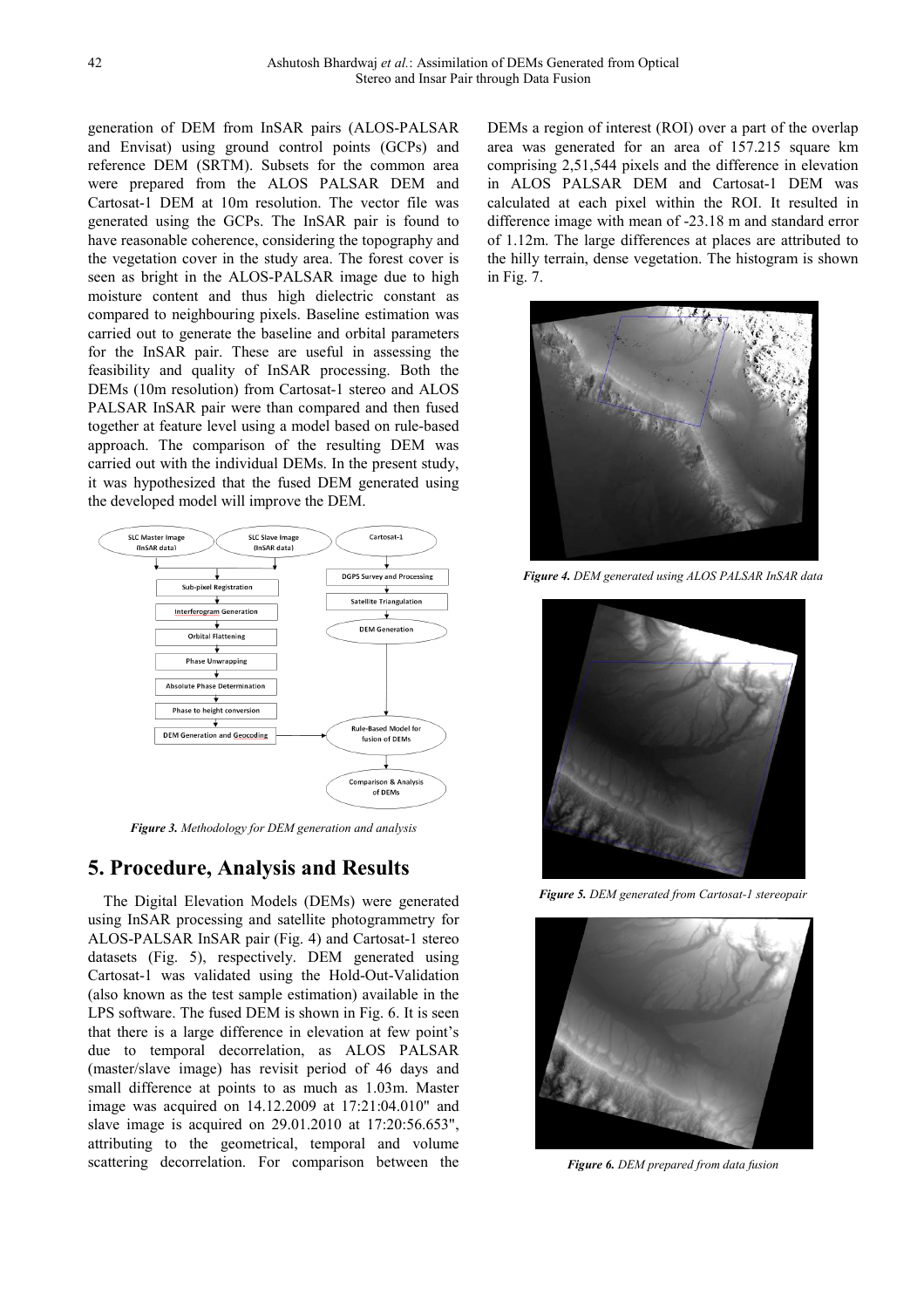

*Figure 7. Histogram for the difference image* 

The polygon (blue colour) in Fig. 4 and Fig. 5 shows the common area between the DEMs generated from ALOS PALSAR and Cartosat-1. The main outputs generated in the process (SARScape) were normal baseline (736.9m), Range shift (76.491), Azimuth shift (61.204), interferogram and coherence images. Fig. 8 shows a zoomed view of the interferogam showing the interferogram fringes. Then the interferogram flattening is used to remove the phase differences caused due to difference in the position of terrain with respect to the two antennae positions. The constant phase (due to the acquisition geometry) and the phase expected for a flat Earth or for a known topography (SRTM here) are separated from the residual differential phase. The DEM flattening is executed by transforming the input DEM into the master slant range image geometry using precise orbital information and accurately geocoded reference DEM.



*Figure 8. Interferogram* 

The flattened interferogram is filtered to give an improved phase signal to noise (S/N) ratio. Here, from the master and slave coregistered complex SAR images, interferometric correlation or coherence (γ) is calculated as a ratio between coherent and incoherent summations. The Interferometric Coherence, which is an indicator of the phase quality, is also generated. Phase Unwrapping is automatically done to resolve the  $2\pi$  ambiguity. As seen from the coherence image (Fig. 9), it can be seen that the coherence is reasonably good in this InSAR pair.



*Figure 9. Coherence Image* 

The orbital parameters are corrected using vector files having 8 GCPs, in the orbital refinement process. The orbit correction parameters are written in the header file of the input unwrapped phase. This step is crucial for a correct transformation of the phase information into height (or displacement) values. This Orbital refinement is used as an input for the height generation process. Terrain height is generated from the interferometric unwrapped phase and geocoding is completed in UTM (43 zone North). Pixels with coherence values smaller than this threshold are set to dummy (NaN) in the phase to height conversion. Results have shown that at many ground control points (GCPs) the fused DEM is giving improved elevation values than Cartosat-1 DEM, which are near to DGPS elevation values by 0.5m to 2m as compared to Cartosat-1 DEM.

#### **6. Conclusion**

The study highlighted that the quality of DEM generated using microwave InSAR pair improves with use of GCPs and a reference DEM. Results have shown that at many places the fused DEM is giving improved elevation values than Cartosat-1 DEM. ALOS PALSAR data being in L-Band penetrates relatively more than the C-band (SRTM/Envisat ASAR) and also results in more accurate terrain elevation values at places of sparse vegetation and is comparable to DGPS values. In the present study the coherence in ALOS PALSAR was found better than the Envisat data. The large differences in elevation values at places are attributed to the hilly terrain, dense vegetation and coarse pixel size of data. A cognitively engineered algorithm with even finer resolution datasets can result in giving a better topographical representation using multisource, multi-sensor data particularly for inaccessible areas and extra-terrestrial bodies.

#### **Acknowledgement**

The authors are thankful to Dr. Y.V. N. Krishna Murthy, Director, Indian Institute of Remote Sensing, Dehradun for his encouragement and guidance.